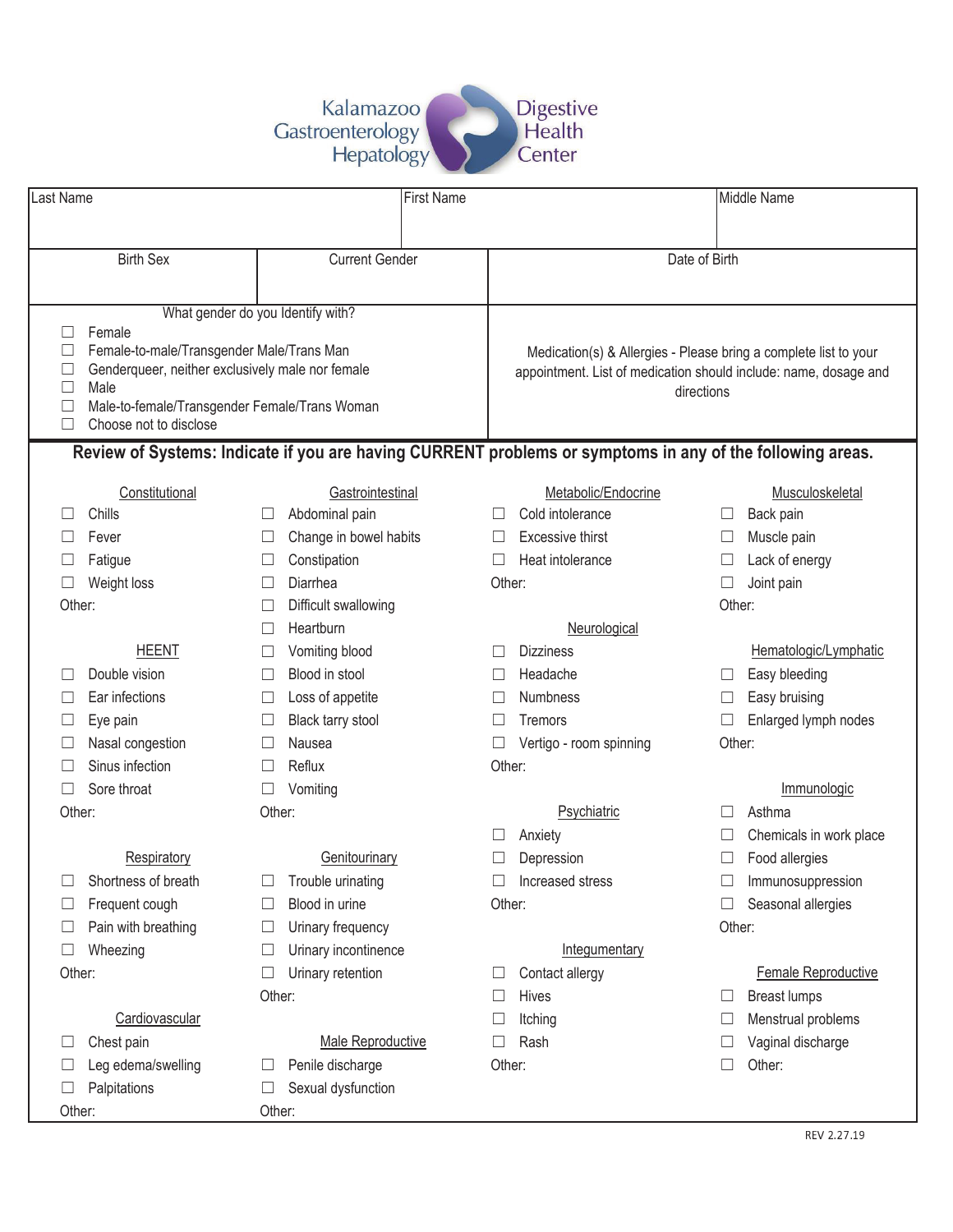|                                                                                                                                                                                   | Past Medical History: Please check box if you have a history of any of the following. |        |                                    |                     |    |                                       |                   |   |                   |                          |   |                             |                                                                                      |
|-----------------------------------------------------------------------------------------------------------------------------------------------------------------------------------|---------------------------------------------------------------------------------------|--------|------------------------------------|---------------------|----|---------------------------------------|-------------------|---|-------------------|--------------------------|---|-----------------------------|--------------------------------------------------------------------------------------|
| Alcoholism                                                                                                                                                                        |                                                                                       |        |                                    |                     |    |                                       |                   |   |                   |                          |   |                             |                                                                                      |
| Anemia<br>$\Box$                                                                                                                                                                  |                                                                                       |        |                                    |                     |    | Congestive heart failure              |                   |   |                   | Hepatitis                |   |                             | Other:                                                                               |
| Arthritis<br>$\Box$                                                                                                                                                               |                                                                                       |        | <b>COPD</b>                        |                     |    |                                       |                   |   | Hyperlipidemia    |                          |   | Pancreatitis                |                                                                                      |
| Asthma<br>$\Box$                                                                                                                                                                  |                                                                                       |        | Coronary artery disease            |                     |    |                                       |                   |   | Hypertension      |                          |   | Parkinson's disease         |                                                                                      |
| <b>Blood transfusion</b>                                                                                                                                                          |                                                                                       |        | $\Box$                             |                     |    | Crohn's disease                       |                   |   |                   | Irritable bowel syndrome |   |                             | Peptic ulcer disease<br>⊔                                                            |
| $\Box$<br>$C$ -Diff                                                                                                                                                               |                                                                                       |        |                                    |                     |    | Cerebrovascular accident              |                   |   |                   | Kidney disease           |   |                             | Prostate cancer<br>ш                                                                 |
| Celiac disease<br>$\Box$                                                                                                                                                          |                                                                                       |        | Ш                                  |                     |    | Diabetes mellitus                     |                   |   |                   | Kidney stones            |   |                             | Prostate hyperplasia, benign<br>⊔                                                    |
| Cholelithiasis<br>$\Box$                                                                                                                                                          |                                                                                       |        | Diverticular disease<br>$\Box$     |                     |    |                                       |                   |   | Liver cancer      |                          |   | Seizure disorder<br>$\perp$ |                                                                                      |
| Chronic renal failure<br>$\Box$                                                                                                                                                   |                                                                                       |        |                                    |                     |    | Exposure to hepatitis                 |                   |   |                   | Liver disease            |   |                             | Thyroid disease<br>Ш                                                                 |
| Cirrhosis<br>$\Box$                                                                                                                                                               |                                                                                       |        |                                    | <b>GERD</b>         |    |                                       |                   |   |                   |                          |   |                             | Ulcerative colitis<br>Migraine headaches<br>П                                        |
| Colon Cancer<br>$\Box$                                                                                                                                                            |                                                                                       |        | □                                  | Gout                |    |                                       |                   |   |                   | <b>MRSA</b>              |   |                             | Varices - esophageal                                                                 |
| Colon polyps                                                                                                                                                                      |                                                                                       |        | П                                  |                     |    | Hemochromatosis - hereditary          |                   |   |                   | Obesity                  |   |                             | Varices - gastric                                                                    |
|                                                                                                                                                                                   |                                                                                       |        |                                    |                     |    |                                       |                   |   |                   |                          |   |                             | Past Surgical History: Please tell us the year if you have had any of the following. |
|                                                                                                                                                                                   |                                                                                       | Year   |                                    |                     |    | Year                                  |                   |   |                   |                          |   |                             | Year<br>Year                                                                         |
| Angioplasty:                                                                                                                                                                      |                                                                                       |        |                                    |                     |    | Colon resection, partial:             |                   |   |                   |                          |   |                             | Implantable cardioverter defibrillator:<br>Prostate surgery:                         |
| Angio w/stent:                                                                                                                                                                    |                                                                                       |        |                                    | Colostomy:          |    |                                       | Knee replacement: |   |                   |                          |   |                             | Vasectomy:                                                                           |
| Appendectomy:                                                                                                                                                                     |                                                                                       |        |                                    |                     |    | Gallbladder surgery:                  | Liver biopsy:     |   |                   |                          |   |                             | Bilateral tubal ligation:                                                            |
| Back surgery:                                                                                                                                                                     |                                                                                       |        |                                    | Gastric bypass:     |    |                                       |                   |   |                   | Small bowel resection:   |   |                             | Cesarean section:                                                                    |
| Cardiac bypass surgery:                                                                                                                                                           |                                                                                       |        | Hernia repair:                     |                     |    | Thyroidectomy:                        |                   |   |                   |                          |   | Hysterectomy:               |                                                                                      |
| Carpal tunnel release:                                                                                                                                                            |                                                                                       |        | Hip replacement:                   |                     |    | Prostate biopsy:                      |                   |   |                   |                          |   | Mastectomy:                 |                                                                                      |
| Family History: Please indicate if anyone has had the following conditions.<br>Circle accordingly: $M = Mother$ , $F = Father$ , $S = Sister$ , $B = Brother$ , $C = Child (ren)$ |                                                                                       |        |                                    |                     |    | <b>Social History</b><br>Tobacco Use: |                   |   |                   |                          |   |                             |                                                                                      |
|                                                                                                                                                                                   |                                                                                       |        |                                    |                     |    |                                       |                   |   |                   |                          |   |                             | Former<br>Age Started:<br>Age Stopped:<br>ш                                          |
| Alcoholism                                                                                                                                                                        | M                                                                                     |        | S                                  | B                   | C  | Hyperlipidemia                        |                   | M | F                 | S                        | B | C                           | Never<br>$\Box$                                                                      |
| <b>Blood disorders</b>                                                                                                                                                            | M                                                                                     | F      | S                                  | B                   | C  | Hypertension                          |                   | M | F                 | S                        | B | C                           | Age Started:<br>$\Box$<br>Current                                                    |
| Coronary artery disease                                                                                                                                                           | M                                                                                     | F      | S                                  | B                   | C  | Irritable bowel syndrome              |                   | M | F                 | S                        | B | С                           | Chew<br>Pipe<br>П<br>Type:                                                           |
| Cancer                                                                                                                                                                            | M                                                                                     | F      | S                                  | B                   | C. | Liver disease                         |                   | M | F                 | S                        | B | С                           | Cigar<br>$\Box$ Snuff                                                                |
| Type:                                                                                                                                                                             |                                                                                       |        |                                    |                     |    | Migraine headaches                    |                   | M | F                 | S                        | B | С                           | Cigarettes                                                                           |
| Celiac disease                                                                                                                                                                    | M                                                                                     | F      | S                                  | B                   | C  | Obesity                               |                   | M | F                 | S                        | B | С                           | How much per day?                                                                    |
| Colitis                                                                                                                                                                           | M                                                                                     |        | S                                  | B                   | C  | Osteoporosis                          |                   | M | F                 | S                        | B | С                           | Vaping Use:                                                                          |
| Colon cancer                                                                                                                                                                      | M                                                                                     | F      | S                                  | B                   | C  | Renal disease                         |                   | M | F                 | S                        | B | С                           | Not a current user<br>ш                                                              |
| Colon polyps                                                                                                                                                                      | M                                                                                     | F      | S                                  | B                   | С  | Rheumatoid arthritis                  |                   | M | F                 | S                        | B | C                           | Current<br>□                                                                         |
| Crohn's disease                                                                                                                                                                   | M                                                                                     | F      | S                                  | B                   | С  |                                       |                   |   |                   |                          |   |                             | Age Started:<br>Age Stopped:                                                         |
| Date of last influenza vaccine:                                                                                                                                                   |                                                                                       |        |                                    |                     |    | Date of last shingles vaccine:        |                   |   |                   |                          |   |                             | Nicotine used with vaping<br>Y N                                                     |
| Date of last pneumonia vaccine:                                                                                                                                                   |                                                                                       |        |                                    |                     |    |                                       |                   |   |                   |                          |   |                             | Device Type:                                                                         |
|                                                                                                                                                                                   | Preferred Pharmacy:<br>Current Strength:                                              |        |                                    |                     |    |                                       |                   |   |                   |                          |   |                             |                                                                                      |
| Do you consume any alcohol? Yes No                                                                                                                                                |                                                                                       |        |                                    |                     |    |                                       | How much per day? |   |                   |                          |   |                             | Do you consume any caffeine? Yes No                                                  |
| Beer                                                                                                                                                                              |                                                                                       |        |                                    | Methanol<br>Whiskey |    |                                       |                   |   | Chocolate<br>Soda |                          |   |                             |                                                                                      |
| Gin                                                                                                                                                                               |                                                                                       | Rum    |                                    |                     |    | Vodka                                 | How Often?        |   |                   |                          |   |                             | Coffee<br>Tablet                                                                     |
| Liquor                                                                                                                                                                            | ⊔                                                                                     | Scotch | Tea<br><b>Energy Drink</b><br>Wine |                     |    |                                       |                   |   |                   |                          |   |                             |                                                                                      |
|                                                                                                                                                                                   |                                                                                       |        |                                    |                     |    |                                       | Last Drink?       |   |                   |                          |   |                             | How much per day?                                                                    |
|                                                                                                                                                                                   |                                                                                       |        |                                    |                     |    |                                       |                   |   |                   |                          |   |                             |                                                                                      |
| <b>Patient Signature</b>                                                                                                                                                          | Date                                                                                  |        |                                    |                     |    |                                       |                   |   |                   |                          |   |                             |                                                                                      |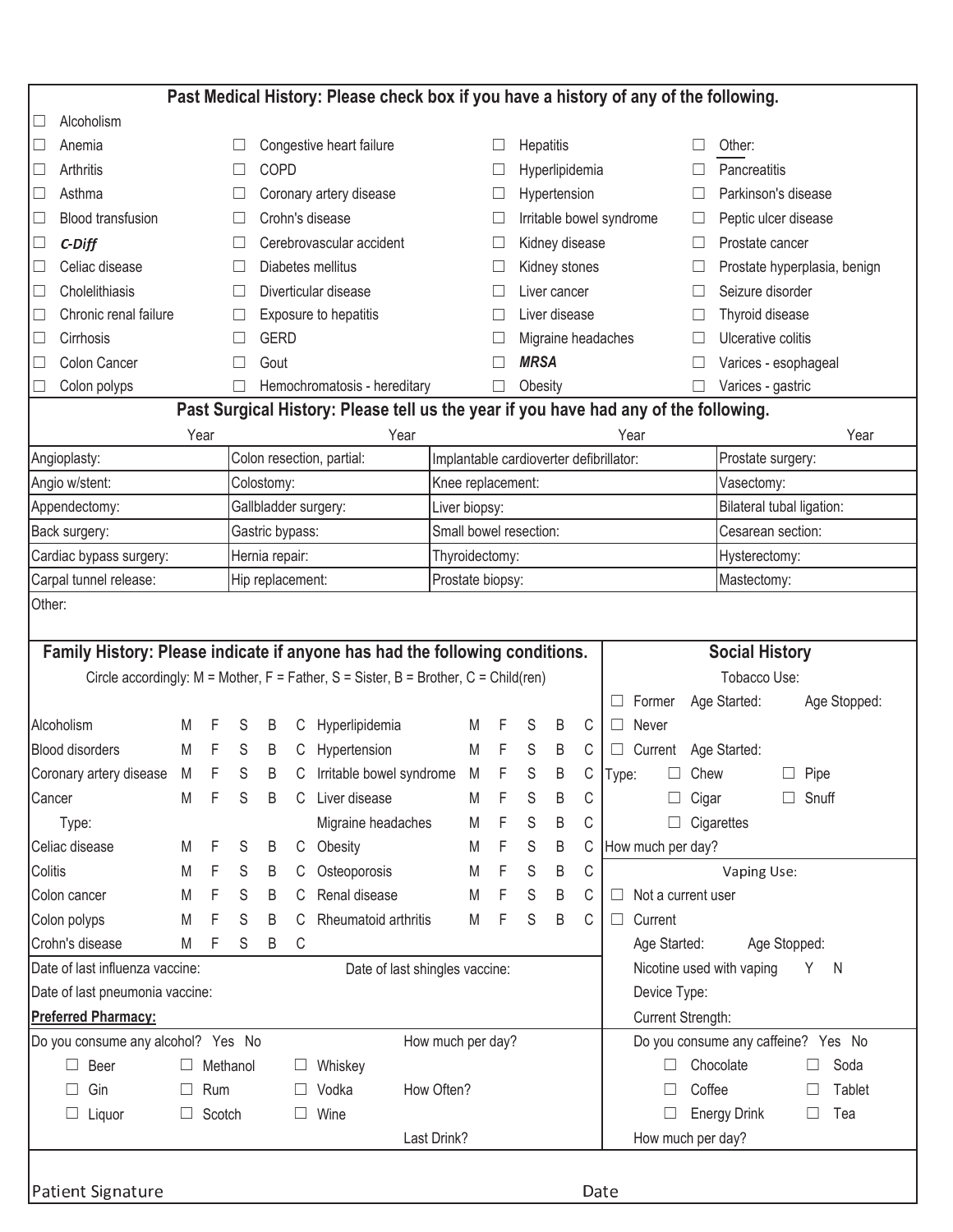# **Kalamazoo Gastroenterology Hepatology and Digestive Health Center Kalamazoo Gastroenterology Hepatology and Digestive Health Center**

A DIVISION OF PARAGON HEALTH, P.C. A DIVISION OF PARAGON HEALTH, P.C. Specialists in Digestive Diseases Specialists in Digestive Diseases

| BRIJ M. DEWAN, M.D. | AIJAZ H. TURK, M.D. | KEVIN L. BEYER, D.O. | tarun k. sharma, m.d. |
|---------------------|---------------------|----------------------|-----------------------|

# **PATIENT INFORMATION PATIENT INFORMATION**

|                                             | Patient's Name: 2008 and 2008 and 2008 and 2008 and 2008 and 2008 and 2008 and 2008 and 2008 and 2008 and 2008                                                                                                                                                                                                                                                                                               |               |                                                |                                                                                                                                                                                                                                |  |  |  |
|---------------------------------------------|--------------------------------------------------------------------------------------------------------------------------------------------------------------------------------------------------------------------------------------------------------------------------------------------------------------------------------------------------------------------------------------------------------------|---------------|------------------------------------------------|--------------------------------------------------------------------------------------------------------------------------------------------------------------------------------------------------------------------------------|--|--|--|
|                                             | First                                                                                                                                                                                                                                                                                                                                                                                                        |               | Middle                                         | Last                                                                                                                                                                                                                           |  |  |  |
| Today's Date                                | Patient's Birthdate                                                                                                                                                                                                                                                                                                                                                                                          | Patient's Sex | Patient's SS#                                  |                                                                                                                                                                                                                                |  |  |  |
| Patient's                                   |                                                                                                                                                                                                                                                                                                                                                                                                              |               |                                                |                                                                                                                                                                                                                                |  |  |  |
|                                             |                                                                                                                                                                                                                                                                                                                                                                                                              |               |                                                |                                                                                                                                                                                                                                |  |  |  |
| Home                                        |                                                                                                                                                                                                                                                                                                                                                                                                              |               |                                                |                                                                                                                                                                                                                                |  |  |  |
|                                             | E-mail $\frac{1}{\sqrt{1-\frac{1}{2}}\sqrt{1-\frac{1}{2}}\sqrt{1-\frac{1}{2}}\sqrt{1-\frac{1}{2}}\sqrt{1-\frac{1}{2}}\sqrt{1-\frac{1}{2}}\sqrt{1-\frac{1}{2}}\sqrt{1-\frac{1}{2}}\sqrt{1-\frac{1}{2}}\sqrt{1-\frac{1}{2}}\sqrt{1-\frac{1}{2}}\sqrt{1-\frac{1}{2}}\sqrt{1-\frac{1}{2}}\sqrt{1-\frac{1}{2}}\sqrt{1-\frac{1}{2}}\sqrt{1-\frac{1}{2}}\sqrt{1-\frac{1}{2}}\sqrt{1-\frac{1}{2}}\sqrt{1-\frac{1}{2$ |               |                                                |                                                                                                                                                                                                                                |  |  |  |
| Financially Responsible Party (Minors Only) |                                                                                                                                                                                                                                                                                                                                                                                                              |               | <b>Referring Doctor or Primary Care Doctor</b> |                                                                                                                                                                                                                                |  |  |  |
|                                             |                                                                                                                                                                                                                                                                                                                                                                                                              |               |                                                | Name and the state of the state of the state of the state of the state of the state of the state of the state of the state of the state of the state of the state of the state of the state of the state of the state of the s |  |  |  |
|                                             |                                                                                                                                                                                                                                                                                                                                                                                                              |               |                                                |                                                                                                                                                                                                                                |  |  |  |
|                                             |                                                                                                                                                                                                                                                                                                                                                                                                              |               |                                                |                                                                                                                                                                                                                                |  |  |  |
|                                             |                                                                                                                                                                                                                                                                                                                                                                                                              |               |                                                |                                                                                                                                                                                                                                |  |  |  |
|                                             |                                                                                                                                                                                                                                                                                                                                                                                                              |               |                                                |                                                                                                                                                                                                                                |  |  |  |
|                                             |                                                                                                                                                                                                                                                                                                                                                                                                              |               |                                                |                                                                                                                                                                                                                                |  |  |  |

Emergency Contact **Emergency Contact Emergency Contact Executive Contact Executive Contact Executive Contact** 

# **INSURANCE INFORMATION**

| <b>PRIMARY INSURANCE (TO BE BILLED FIRST)</b> |                   |          | <b>SECONDARY INSURANCE</b> |                   |          |
|-----------------------------------------------|-------------------|----------|----------------------------|-------------------|----------|
| Contract #                                    | Group #           |          | Contract #                 | Group #           |          |
| Policy Holder Name                            |                   | Relation | Policy Holder Name         |                   | Relation |
| Policy Holder DOB                             | Policy Holder SS# |          | Policy Holder DOB          | Policy Holder SS# |          |
| Policy Holder Employer                        |                   |          | Policy Holder Employer     |                   |          |

I hereby authorize Paragon Health, P.C., DBA Kalamazoo Gastroenterology Hepatology and/or Digestive Health Center to examine and treat my child, or me and to perform such diagnostic tests and/or x-rays as may be necessary for the duration of treatment for this injury or illness. I hereby authorize the release of any medical information necessary to process my Medicare and/or insurance claims and for any benefits payable under my policy be paid directly to Kalamazoo Gastroenterology Hepatology or Digestive Health Center. I understand that I am responsible for payment of any charges incurred and I accept this responsibility regardless of any reimbursement or coverage. If my account requires collection activities I agree to pay all reasonable fees incured.

Signature of Patient: \_\_\_\_\_\_\_\_\_\_\_\_\_\_\_\_\_\_\_\_\_\_\_\_\_\_\_\_\_\_\_\_\_\_\_\_\_\_\_\_\_\_\_\_\_\_\_\_\_\_\_\_\_\_\_\_\_\_\_\_\_\_\_\_\_\_\_\_\_\_\_\_ Date: \_\_\_\_\_\_\_\_\_\_\_\_\_\_\_\_\_\_\_\_\_\_\_\_\_\_\_\_\_\_\_\_\_\_\_\_\_\_\_ Signature of Patient: \_\_\_\_\_\_\_\_\_\_\_\_\_\_\_\_\_\_\_\_\_\_\_\_\_\_\_\_\_\_\_\_\_\_\_\_\_\_\_\_\_\_\_\_\_\_\_\_\_\_\_\_\_\_\_\_\_\_\_\_\_\_\_\_\_\_\_\_\_\_\_\_\_ Date: \_\_\_\_\_\_\_\_\_\_\_\_\_\_\_\_\_\_\_\_\_\_\_\_\_\_\_\_\_\_\_\_\_\_\_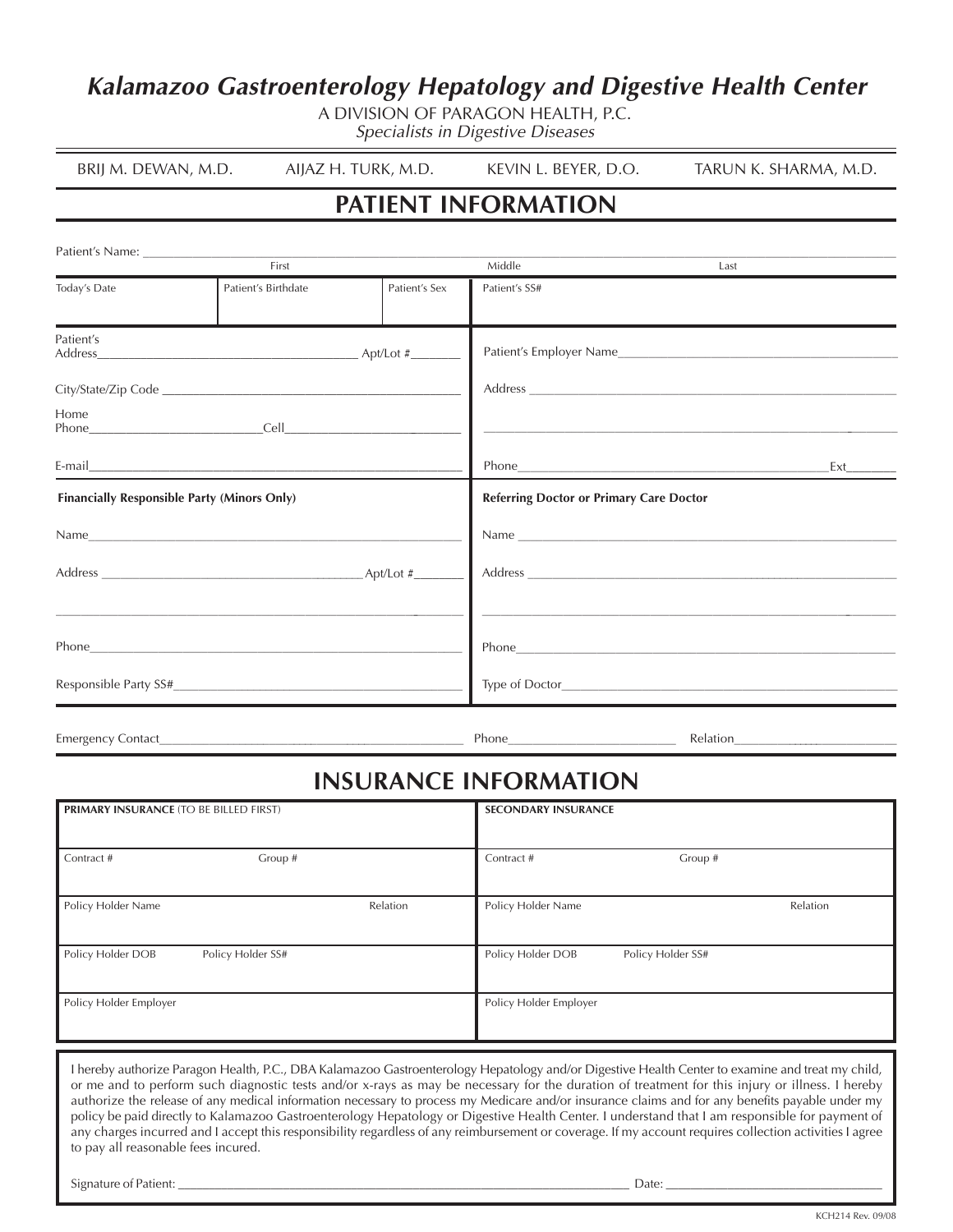

### **CONTACT AUTHORIZATION**

\_\_\_\_\_\_\_\_\_\_\_\_\_\_\_\_\_\_\_\_\_\_\_, \_\_\_\_\_\_\_\_\_\_\_\_\_\_\_\_\_\_\_\_\_\_\_, \_\_\_\_\_\_\_\_\_\_\_\_\_\_\_\_\_\_\_\_\_\_\_,

 $\qquad \qquad \qquad$ 

The following people are authorized to speak to your office on my behalf:

### □ **Do not release any information to anyone except the patient.**

| You are authorized to leave a message on my answering machine. | $\Box$ Yes | $\Box$ No |
|----------------------------------------------------------------|------------|-----------|
| You are authorized to call me at work and/or leave a message.  | $\Box$ Yes | $\Box$ No |
| Patient or personal representative signature                   | Date       |           |

*To be completed at first visit.* 

## **ACKNOWLEDGEMENT OF RECEIPT OF NOTICE OF PRIVACY PRACTICES**

By signing below I acknowledge that the Notice of Privacy Practices was made available to me.

| Name of Patient (please print)                                                                                         |                                           | Signature of patient or personal representative<br>If signed by personal representative, relationship to<br>patient. |                                                                                                                                                                                                                                         |  |  |  |
|------------------------------------------------------------------------------------------------------------------------|-------------------------------------------|----------------------------------------------------------------------------------------------------------------------|-----------------------------------------------------------------------------------------------------------------------------------------------------------------------------------------------------------------------------------------|--|--|--|
| Date                                                                                                                   |                                           |                                                                                                                      |                                                                                                                                                                                                                                         |  |  |  |
| <b>Office Use Only:</b><br>obtain such acknowledgement and record the reason why the acknowledgement was not obtained. |                                           |                                                                                                                      | Our practice will make a good faith effort to obtain a written acknowledgement of receipt of the Notice provided to<br>the individual. If written acknowledgement is not obtained, our practice must document its good faith efforts to |  |  |  |
| $\Box$ REFUSED TO SIGN                                                                                                 |                                           |                                                                                                                      | □ PHYSICALLY UNABLE TO SIGN                                                                                                                                                                                                             |  |  |  |
| Employee Signature:                                                                                                    |                                           | Division:                                                                                                            | Date:                                                                                                                                                                                                                                   |  |  |  |
| Digestive Health Center<br>3770 Capital Ave, S.W., Suite B<br>Battle Creek, MI 49015<br>269-441-1776                   | 1535 Gull Road, Suite 105<br>269-385-9900 | Medical Specialties Building<br>Kalamazoo, MI 49048-1639                                                             | Westside Medical Center<br>6565 West Main, Suite C<br>Kalamazoo, MI 49009<br>269-385-9900                                                                                                                                               |  |  |  |

Fax 269-441-1774 Fax 269-385-2140 Fax 269-385-2140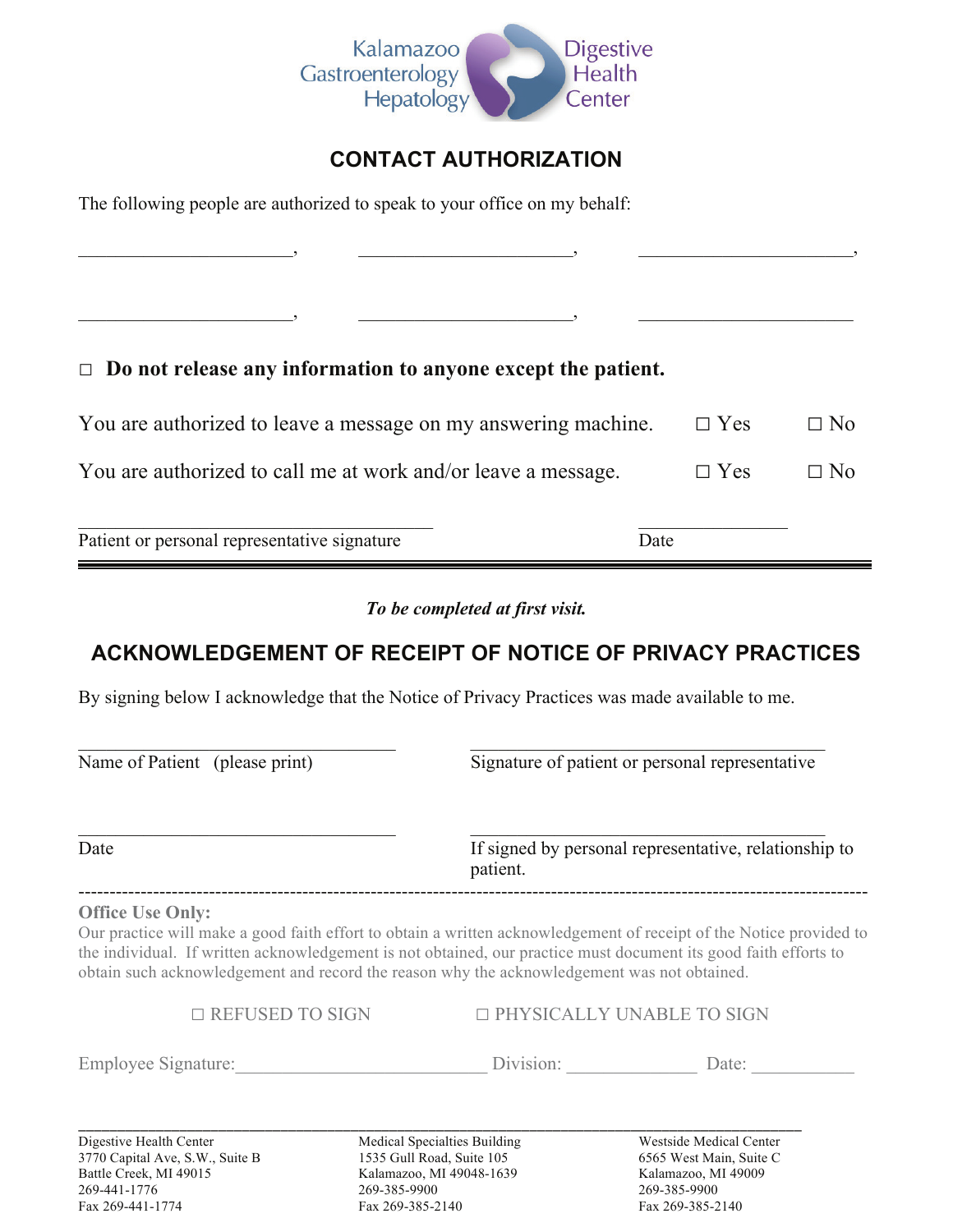

### PATIFNT FINANCIAL POLICY

Thank you for choosing Kalamazoo Gastroenterology Hepatology & Digestive Health Center (KGH/DHC), a division of Paragon Health, P.C., as your health partner. We strive to provide the highest quality care at the most affordable prices.

Our Payment-In-Full Policies save costly billing expenses. Our goal is to educate you about your health and your insurance policy. Knowing your benefits and financial responsibility helps you make informed medical decisions that keep you both medically and financially healthy. We ask that you familiarize yourself with our financial policies and your insurance policy so that we can work together.

If at any time you have questions regarding any service or fee, please discuss them with us promptly. We will make every effort to avoid misunderstandings and to rectify any errors. Please ask for a billing specialist at (269) 385-9900.

#### What insurance companies do you participate with?

We participate with most major health insurance companies.

#### How much do I pay?

Your insurance company determines how much you pay. If you do not have insurance or we do not participate with your insurance, we require a deposit for our estimated charges when scheduling an office visit/procedure.

#### When and how can I pay?

We accept cash, check or credit card (Visa, MasterCard or Discover).

Office Visits: Our staff verifies your insurance coverage before you arrive, this allows us to inform you of what your responsibility is. We collect all copays, coinsurance, deductibles and outstanding balances when you check in at the office.

Procedures: If a provider orders a procedure, we verify your coverage and obtained any prior authorizations needed. Please note that our physician's charge is separate from the facility charge. You will get a separate bill from the facility, anesthesiologist, radiologist and pathologist as necessary.

#### What if I miss appointments?

We require 24 hours (1 business day) notice to cancel or reschedule office visits or infusions and 72 hours (3 business days) for procedures. Failure to give sufficient cancellation notice will result in a cancellation fee (\$25 office visit/\$50 infusion/\$75 procedure). Late arrival for an appointment may require you to reschedule. Continued failed or late arrivals will result in discharge from our practice.

#### Do you have charges for other services?

We apply a modest charge for the items described below.

Statement Fee - \$15 if payment due is not made at the time of service. Non-sufficient Funds - \$25 for each returned check. Form Completion - \$25 (due in advance) for each form. Examples: Disability, FMLA, etc. Medical Records Release - We transfer medical records at no charge to other physicians. -A charge based on the MI Medical Records Access Act (Public Act 47) will be applied for all requests for a patient's personal use.